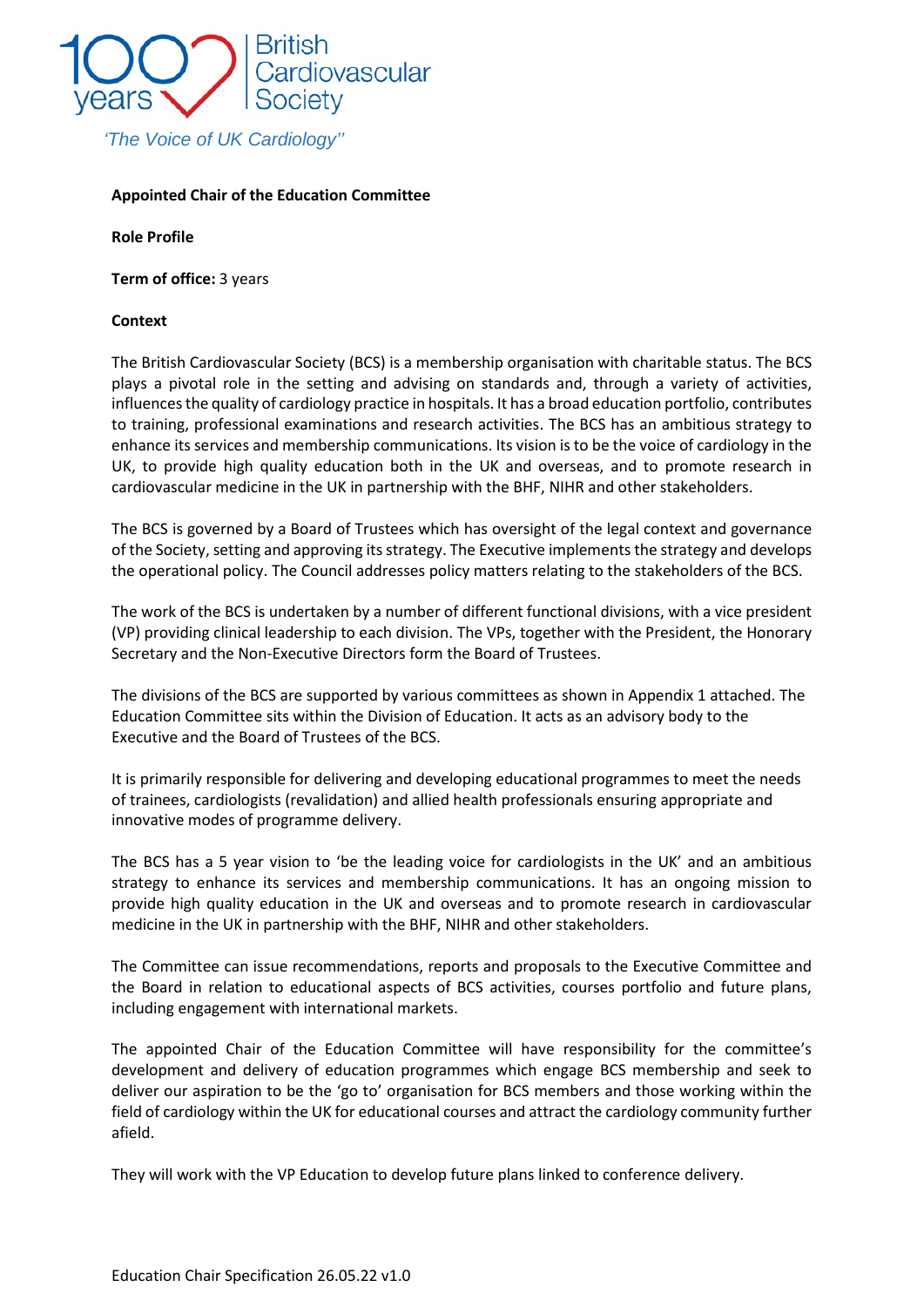#### **Role responsibilities**

### *General*

The Chair of the Education Committee reports to and works closely with the VP for Education. The post holder will also work closely with other officers, staff and BCS divisions to ensure synergy and cohesiveness of approach in line with strategic ambitions across the: Digital, Communications and Marketing; Professional and Society Ethics (and Women in Cardiology work stream); and Corporate Development and Finance functions. The post holder is responsible for providing leadership to the Education Committee in support of its remit and purpose and in line with organisational strategy and objectives. The Chair will work with the committee members (elected, co-opted, trainee, lay, and BCS ex-officio members).

## *Specific duties*

- 1. Chair Education Committee and Education monthly lite meetings and to ensure that a programme of meetings is planned and agreed as far in advance as possible.
- 2. Work with the Education Committee Administrator to ensure agendas, papers and minutes are prepared in support of the committee's work on a timely basis and in accordance with BCS target timelines.
- 3. Ensure the Committee is managed in line with its defined Terms of Reference and constitutional requirements.
- 4. Strive to ensure that the recommendations of the committee reflect the wider membership of the Society, especially with respect to equality, diversity and inclusion.
- 5. Identify individual Education Committee members to undertake specific tasks or to be committee leads for specific topics.
- 6. Provide, develop and execute an educational programme to meet the needs of trainees and members of the British Cardiovascular Society which is fit for purpose and financially viable.
- 7. Ensure appropriate and innovative modes and methods of programme delivery to meet needs of stakeholders and maximise take-up.
- 8. Establish clear lines of engagement with Course Directors to ensure courses are developed and delivered in line with Education Committee requirements and strategic goals.
- 9. Facilitate development and delivery of education content of the annual BCS conference through membership of the Programme Committee
- 10. Develop other aspects of education, including international educational strategy in collaboration with and as requested by the Vice Presidents and/or Executive of the British Cardiovascular Society and the Corporate Development Working Group and in line with the BCS's strategic goals.
- 11. Encourage interaction between the Society and its members, including the associate members linked to the affiliated groups, in all aspects of education.
- 12. Undertake iterative review of the course programme, uptake, feedback, and budgets to inform proposals and recommendations for future educational programme strategy and plans.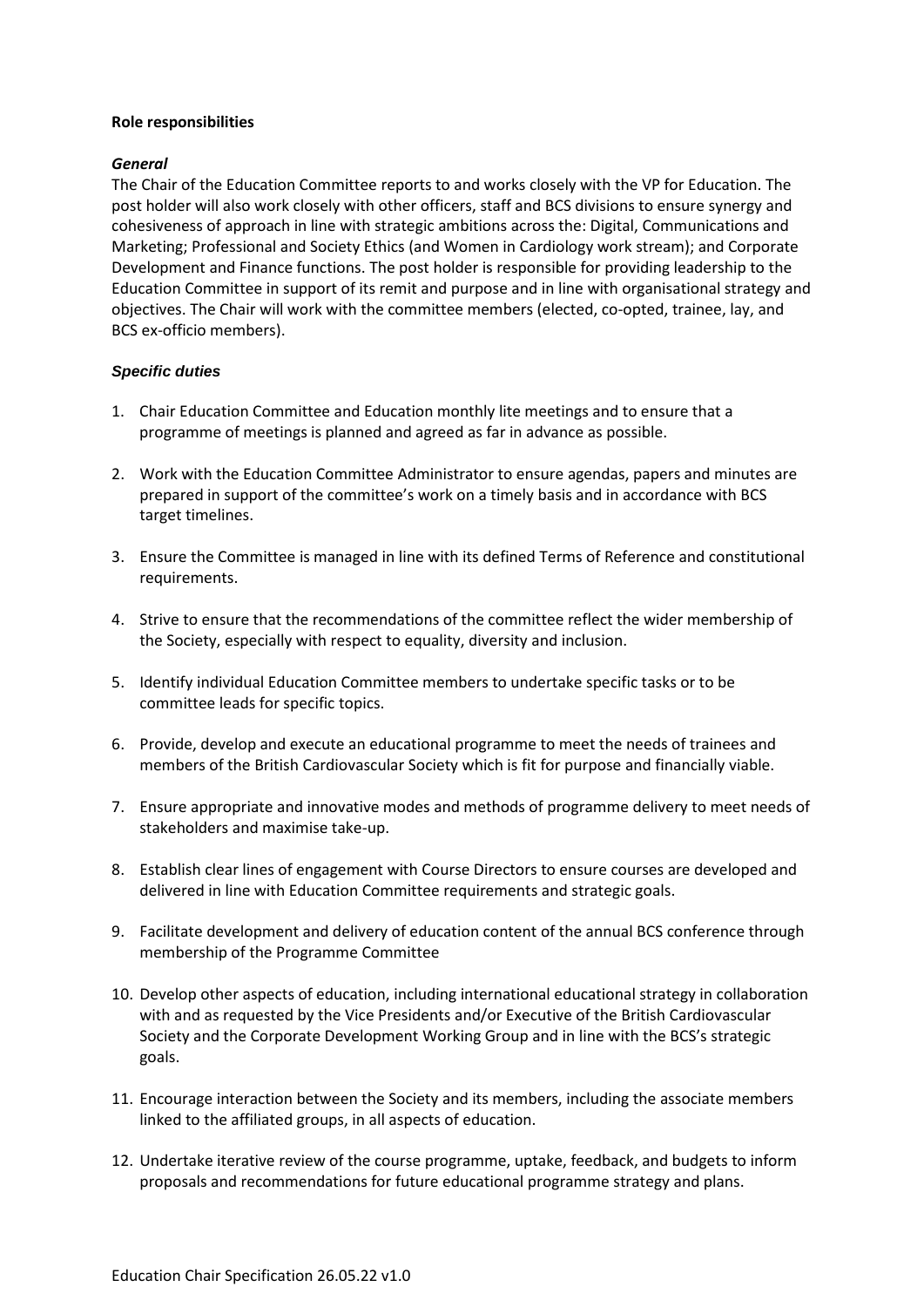- 13. Work collaboratively with the BCS Education, Communications and Digital staff team to develop and update educational content for the BCS website and promotional/marketing purposes.
- 14. Provide reports to the VP Education and presentations for the Board of Trustees of the British Cardiovascular Society through the Division of Education on educational programme delivery and proposed plans.
- 15. Contribute to the development of the Education division strategic plans and subsequent implementation.
- 16. Contribute to annual reports, AMG and other publications as required.
- 17. Provide support and input to the VP Education on matters relating to Academy activities as required and in respect to the development of materials for the Digital Knowledge Hub.
- 18. Support and facilitate interaction between the Society and its members, including the associate members linked to the affiliated groups, in relation to education matters.
- 19. Act as spokesperson for the Education Committee when required to do so.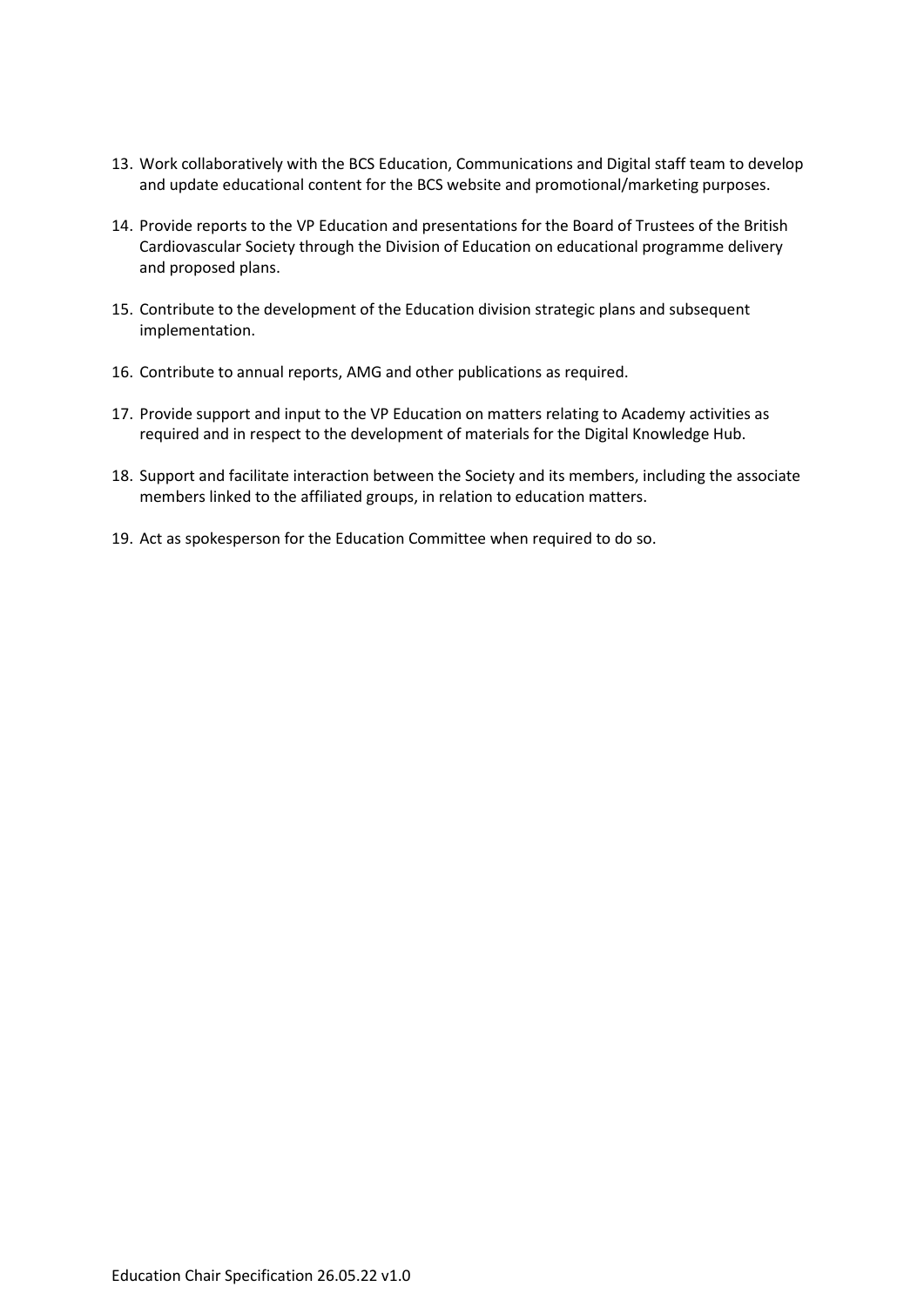# *Person Specification*

| Attribute or Skill                   | Essential                                                                                                                                                                                                                                                                                                                                                                                                                             | Desirable                                                                                                                                                                                                                              |
|--------------------------------------|---------------------------------------------------------------------------------------------------------------------------------------------------------------------------------------------------------------------------------------------------------------------------------------------------------------------------------------------------------------------------------------------------------------------------------------|----------------------------------------------------------------------------------------------------------------------------------------------------------------------------------------------------------------------------------------|
| Specialist Expertise in<br>Education | Thorough knowledge of the<br>current medical training<br>environment, at both core and<br>specialist levels.<br>Experience at a high level of<br>administration/management of<br>education.                                                                                                                                                                                                                                           | Similar related experience to<br>the role of Chair.                                                                                                                                                                                    |
| Appropriate skills                   | Demonstrable leadership<br>qualities.<br>Ability to work well in a team<br>and communicate effectively.<br>Evidence of commitment to the<br>NHS.<br>Effective clear verbal and written<br>communication skills.<br>Good knowledge of the Equality<br>and Diversity principles<br>contained in the Equality Act<br>2010 and how they apply to<br>medical education.<br>To have completed a formal<br>course in Equality and Diversity. | Successful committee chair.<br>Evidence of the use of<br>initiative.<br>Good IT skills (appropriate use<br>of email, word, spreadsheets,<br>version control etc)<br>To have completed a formal<br>course in Equality and<br>Diversity. |
| <b>Education Expertise</b>           | Demonstrable commitment to<br>the development of specialist<br>training.                                                                                                                                                                                                                                                                                                                                                              | Evidence of professional<br>development in education e.g.<br>courses / qualifications.<br>Contribution to developments<br>in organisation / delivery of<br>education.                                                                  |
| Clinical Expertise                   | To be in good standing with<br>employer and GMC.                                                                                                                                                                                                                                                                                                                                                                                      | Achievement and additional<br>contributions to specialty                                                                                                                                                                               |
| Specialist Representation            | To be a Member of the BCS.                                                                                                                                                                                                                                                                                                                                                                                                            |                                                                                                                                                                                                                                        |

Roles and responsibilities set out in this document will be reviewed every 3 years